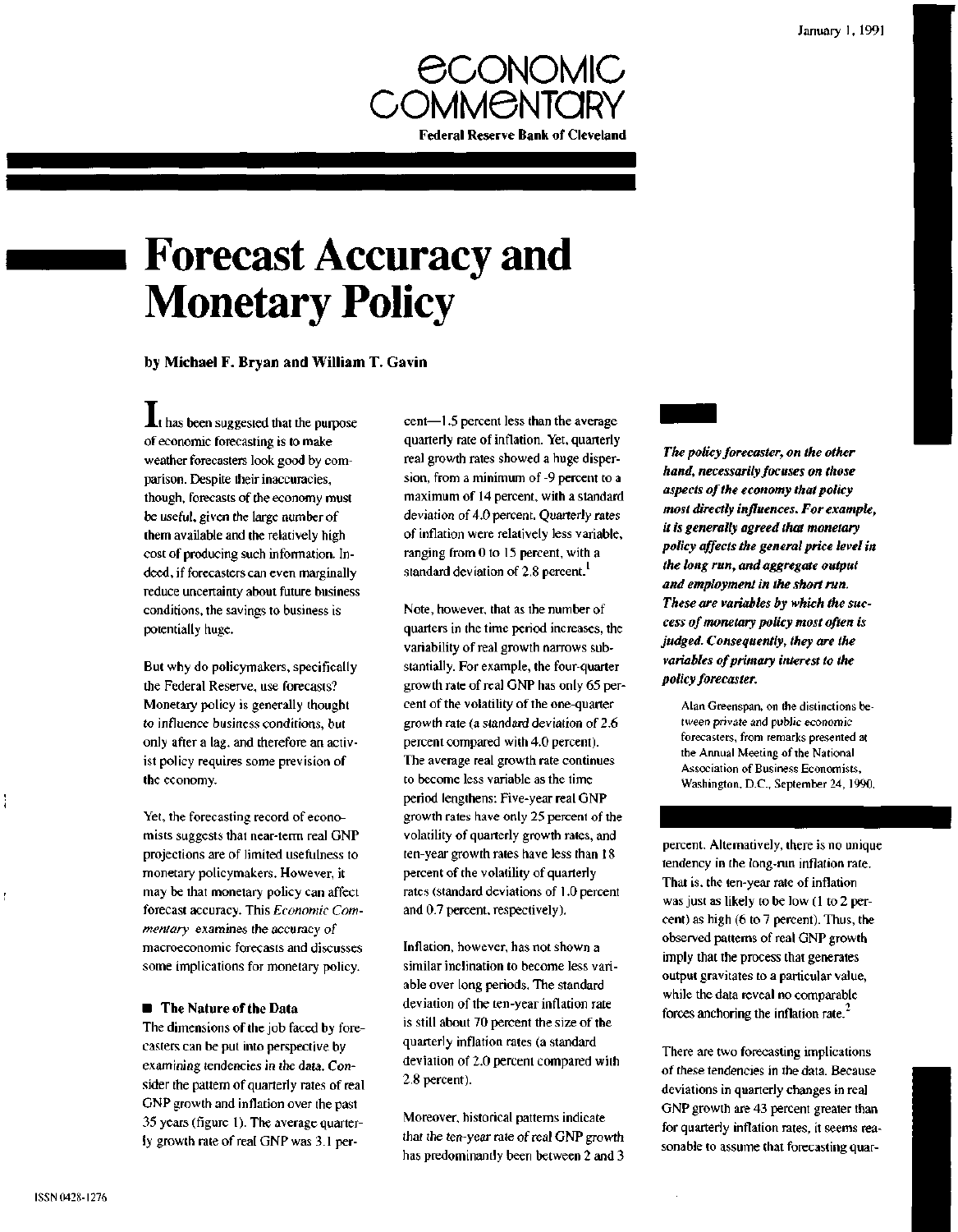

Percent, relative-frequency distribution

**NOTE:** Frequency distributions are calculated using data from 1955:IQ to 1989:1VQ. Inflation is measured using the GNP implicit price deflator. **SOURCE:** U.S. Department of Commerce, Bureau of Economic Analysis.

terly inflation rates is an easier proposition than forecasting quarterly real GNP growth. $3$  Yet, a forecaster's ability to predict real GNP growth should improve substantially as the forecast period increases (annual growth rate predictions should be more accurate than quarterly growth rate predictions, and so forth). This is not true for inflation. Consequently, forecasts of trend real GNP growth (over five- or ten-year intervals) are likely to be more accurate than forecasts of the trend inflation rate.

### **• The Forecast Record**

How accurate have economic forecasts been? Forecasts have clearly reduced uncertainty about the economy. For example, quarterly forecasts up to one year ahead reduced uncertainty about the growth rate of real GNP by roughly 14 percent and by 52 percent for inflation.

The forecasting record of real GNP growth and inflation more or less reflects the characteristics of the data. For example, quarterly forecasts of inflation have, in fact, been more accurate than quarterly forecasts of real GNP growth for horizons at least as distant as two years.

Of course, forecast accuracy diminishes as the forecast horizon increases. That is, a forecast of next quarter is almost certain to be more accurate than a forecast of some distant quarter, since our knowledge about the present is likely to be of more value in predicting the near future than a more distant future. Yet, quarterly forecasts of inflation as much as *one year* ahead have been more accurate than quarterly real GNP forecasts *one quarter* ahead. Consider, for instance, the root mean square error (RMSE) of quarterly real GNP forecasts with quarterly inflation forecasts for the years 1968 to 1979 (table 1).<sup>5</sup> Quarterly inflation forecasts one year ahead had 10 percent smaller errors (on an RMSE basis) than one-quarter-ahead real GNP forecasts (0.98 percentage points and 1.09 percentage points, respectively.)

The relative forecast accuracy of real GNP growth and inflation also depends on the forecast *period*.<sup>6</sup> Because real GNP growth has a strong inclination to a particular trend rate—and inflation doesn't—errors in quarterly real GNP forecasts tend to cancel one another over time, while quarterly inflation forecast errors tend to accumulate.

Consequently, trend inflation forecasts (for periods of two years or longer) have tended to be less accurate than trend forecasts of real GNP growth.

As an example, consider the *cumulative* quarterly forecasting errors for real GNP and inflation from 1976 to 1987 (figure 2).<sup>7</sup> While one-quarter-ahead real GNP forecast errors were substantially larger than one-quarter-ahead inflation forecast errors (mean absolute errors [MAEs] of 2.8 and 1.1 percentage points, respectively), cumulative fourquarter real GNP forecast errors were only marginally larger than the cumulative four-quarter inflation forecast errors (MAEs of 1.6 vs. 1.3 percentage points). And for eight-quarter intervals, cumulative real GNP forecasts were superior to inflation forecasts (MAEs of 1.2 vs. 1.9 percentage points).

## **• Accuracy and Policy**

Are forecasts accurate enough to be useful guides for monetary policy? It is widely held that monetary policy can influence the growth rate of real GNP only in the short run, but affects the price level in the long run. Therefore, a reasonable assumption is that policy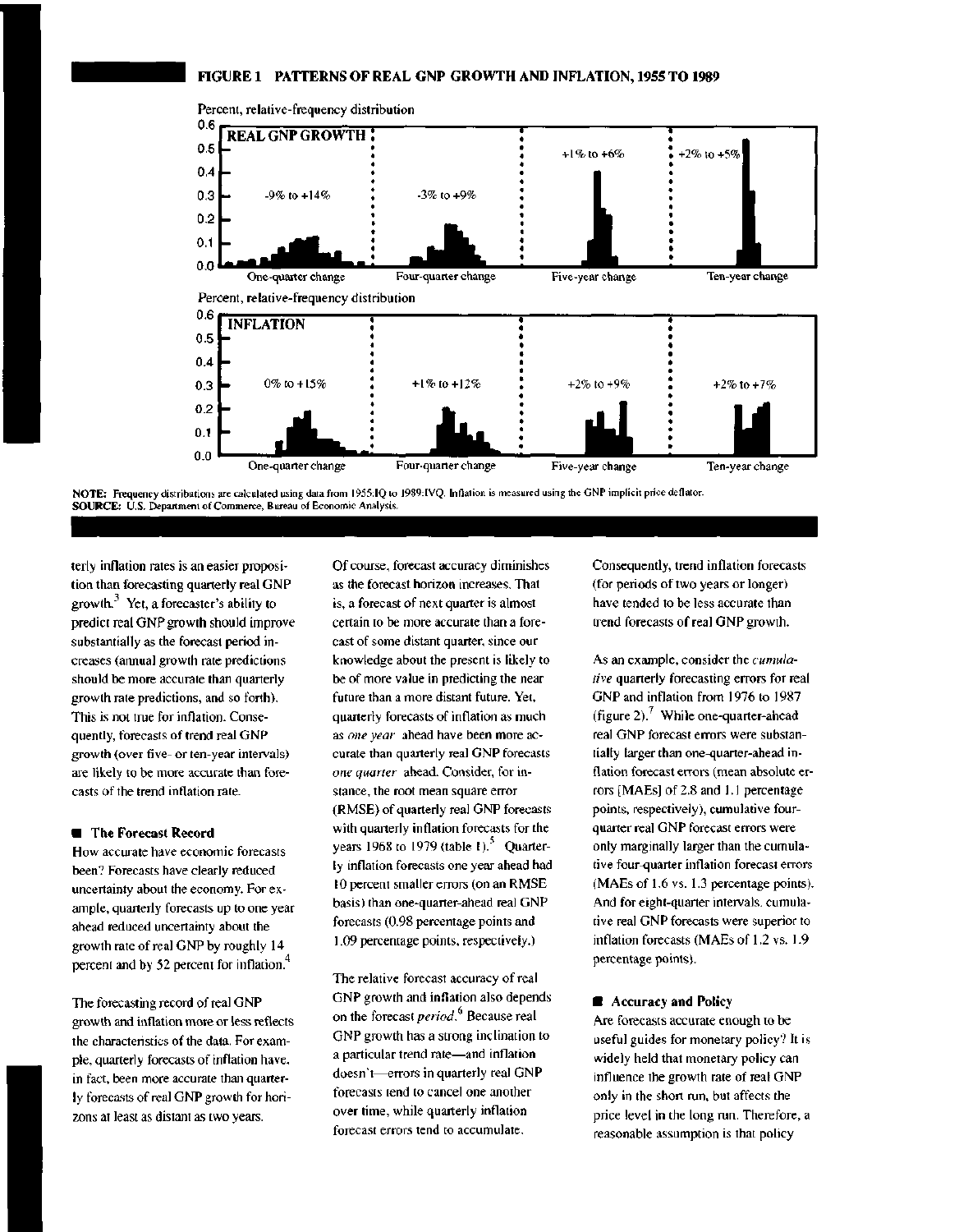## **TABLE 1 FORECAST ACCURACY, 1968 TO 1979 (Root Mean Square Errors)<sup>1</sup>** i

| Quarters Ahead |  |
|----------------|--|

|           | ----------- |                     |      |                |          |  |
|-----------|-------------|---------------------|------|----------------|----------|--|
|           |             | ----<br>----------- |      |                | $\cdots$ |  |
| Real GNP  | 0.85        | .09                 | . 24 | . 39           | 1.46.    |  |
| Inflation | 0.55        | 0.69                | 0.79 | 0.88<br>------ | 0.98     |  |

a. Data at quarterly rates.

**SOURCE:** Victor Zarnowitz, "The Accuracy of Individual and Group Forecasts from Business Outlook Surveys," National Bureau of Economic Research, Working Paper No. 1053, December 1982.

has been established on the basis of a combined near-term real GNP/longterm inflation outlook.

Unfortunately, near-term real GNP forecasts are unlikely to show whether the economy will be strong or weak, even over the immediate future. Indeed, on average, the most accurate forecasters cannot predict at the beginning of a quarter whether the economy will be receding or booming *that quarter* with any reasonable degree of certainty.<sup>8</sup>

One way to measure our confidence in the near-term real GNP forecast is to examine the size of the typical forecast error relative to the average forecast. For example, the average quarterly growth rate of the economy between 1968 and 1985 was 2.6 percent (at an annual rate), and the average one-quarter-ahead root mean square forecast error was about 4.2 percent. $<sup>9</sup>$  That is, if the quarterly</sup> real GNP forecast was 2.6 percent, the

## **FIGURE 2 CUMULATIVE FORECAST ERRORS, 1976 TO 1987**



**SOURCE:** Stephen K. McNees, "How Accurate Are Macroeconomic Forecasts?" Federal Reserve Bank of Boston, *New England Economic Review,* July/August 1988, pp. 15-36.

realized growth rate ranged from -1.6 percent to 6.8 percent roughly 68 percent of the time. 10

How should a policymaker respond to an average forecast, if the range of precision is so wide that it includes both economic decline and rapid expansion? Although the large errors in quarterly real GNP forecasts do not necessarily preclude some countercyclical policy, they do, however, suggest that policy actions based on near-term forecasts should be conservative. Simply, the greater the uncertainty associated with the forecast, the smaller the policy response the forecast should induce.

All of this assumes that the response of the economy to monetary policy is known and invariant. But because of an uncertain and probably variable lag between policy action and its impact on the economy, the large errors associated with the typical forecast make it impossible to be certain that policy based on near-term forecasts will not aggravate the business cycle.

## **• Policy and Accuracy**

We have considered what forecast accuracy implies for monetary policy decision-making; policy is made in a very uncertain environment. But can monetary policy reduce that uncertainty? Probably not, if its intent is to offset short-run fluctuations in real GNP.

Although there is no clear agreement on the mechanism that links monetary policy to the real economy, it is generally understood that the connection between the two depends importantly on how the public forms expectations; monetary policy affects the economy most noticeably when it produces an unexpected

change in the inflation trend. Inflation rates above the expected trend, for example, are thought to increase employment and production temporarily, while reductions in the inflation rate below the expected trend produce an opposite effect. Consequently, policy is unlikely to improve near-term forecast accuracy because monetary policy seems to be most effective when it is unanticipated.

Monetary policy also cannot reduce trend real GNP forecast errors, because longrun real growth is determined by nonmonetary forces such as population growth, labor-force participation, capital accumulation, and changes in technology. If monetary policy influences these "real" factors, it is only through indirect channels that are very difficult to predict.

It seems clear, though, that monetary policy can influence the predictability of the long-term inflation trend. In principle, the Federal Reserve can make the trend in the price level follow any path. In practice, policymakers pursue multiple objectives—price stability and maximum sustainable real growth. The principal policymaking body of the Federal Reserve, the Federal Open Market Committee (FOMC), meets periodically to consider policy options, each time weighing the risks associated with more long-term inflation against the risks associated with slower near-term growth. The fact that inflation has not followed a predictable trend implies something about the conduct of monetary policy: The FOMC has often judged that the need to stimulate the real economy in the near term has outweighed the benefits of a stable inflation rate.

Uncertainty about the trend in inflation can be reduced by committing to a longrun target for the price level. Such a policy may even reduce some near-term uncertainties about the economy as it reduces the frequency of monetary "surprises." For example, the announcement of monetary targets and liberalization of price/credit controls in the mid-1970s have been shown to correspond with smaller forecast errors for the Japanese economy.<sup>11</sup> That is, under conditions where markets were encouraged to